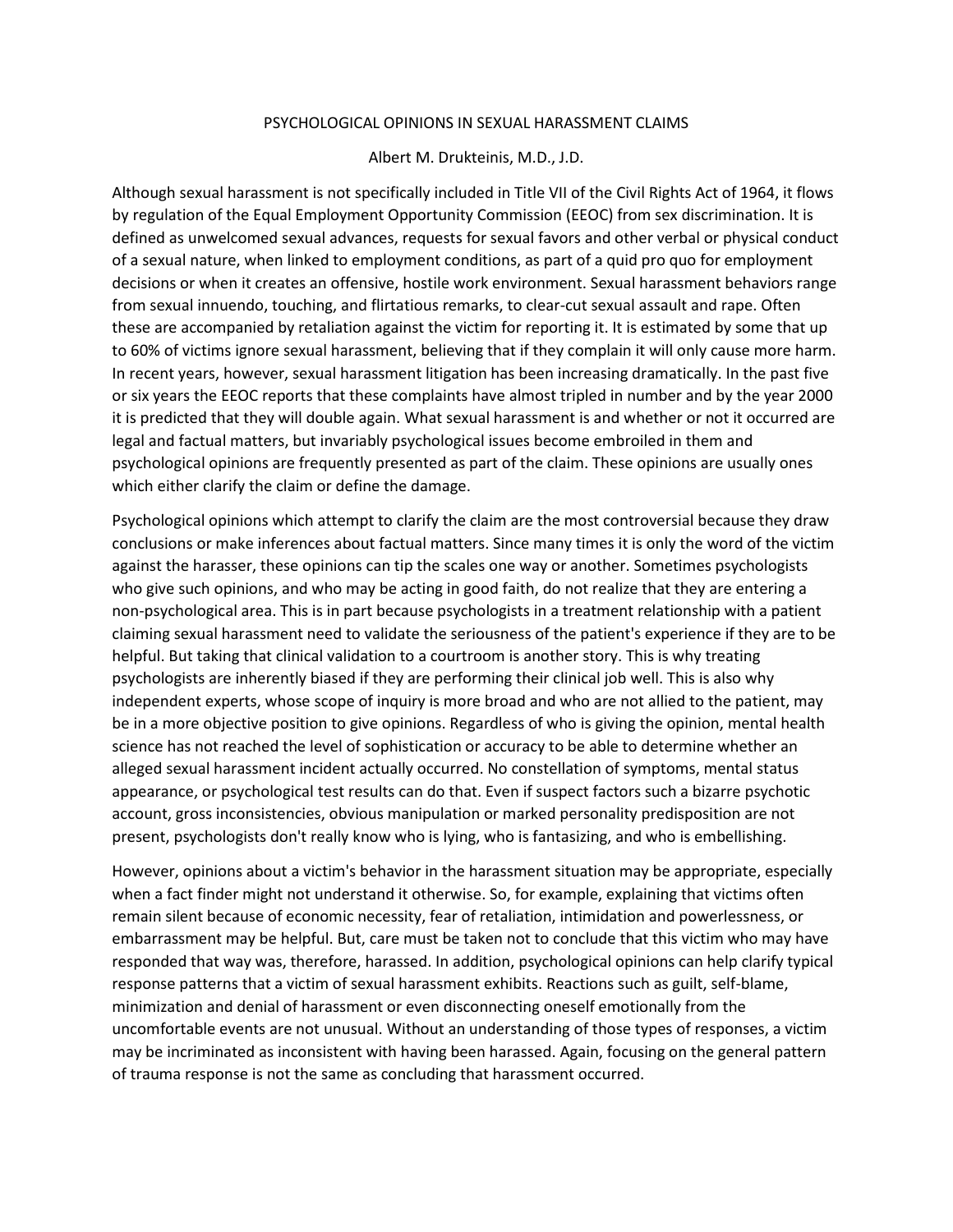Psychological opinions in sexual harassment claims often ignore more complex organizational and workplace dynamics which form the background of many of these claims. Without input from people at the workplace and review of employment files, the account of the alleged victim stands in isolation from many potential contributing factors. It is not uncommon, for example, for personnel issues such as poor performance, reprimands and warnings, or fear of termination to present a crisis for which a sexual harassment claim serves as a convenient solution. Psychological evaluations which explore all aspects of the work environment, interpersonal relationships there, and work performance can provide a more balanced view of the relative seriousness of the known stressors.

Another area for psychological opinions is identifying personality traits or personality disorders which may have created or contributed to the claim. First of all, not all sexual harassment is actionable. It must be severe or pervasive enough to create an objectively hostile or abusive work environment. Similarly, if the claimant is a not a reasonable reasonable woman of normal sensitivity, her claim may not prevail. A number of personality disorders can play an important role in employment litigation and provide an alternative explanation of the claimant's emotional distress. For example, histrionic personality disorder, borderline personality disorder, anti-social personality disorder, narcissistic personality disorder, and paranoid personality disorder are just a few descriptions of people who have unusual sensitivity or are predisposed to maladaptive ways of dealing with others. If there is a clear history or pattern of such personality traits, then psychological opinions about them are important for a full understanding of events. Again, this does not mean that the psychological opinion can conclude that an event did not occur, in fact, individuals with some personality disorders may be vulnerable to victimization. Similarly, there may be a personality disorder that is present in the alleged harasser which can help explain a predatory pattern of conduct.

Research has shown that a past history of sexual abuse can predispose a person to a variety of different reactions which may influence a later sexual harassment claim. Since the standard for liability in these claims is that of a reasonable woman who is not hypersensitive, the typical eggshell rule of common law does not apply except as to damages. So, a person who has been previously abused may have developed fear, hypervigilance, and an unusual sensitivity. In this context, even a trivial innocuous remark may produce an excessive reaction. Also, people with previous sexual abuse are at times prone to repetition compulsion which means they have a tendency to repeat past behavior in spite of the suffering that may have been associated with it. In essence, they recreate the earlier sexual abuse by placing themselves in a position to be abused again. The relevance here is for the defense of welcomeness since the sexual conduct in a sexual harassment claim must be unwelcomed and not solicited by the claimant. Finally, research has shown that individuals who experienced sexual abuse may be so damaged and rageful that they fabricate later incidents of abuse as a way of venting their anger. Because of previous experiences, their ability to describe abuse can be quite sophisticated and believable. Psychological opinions in all of these areas can be important sources of clarification about the possible circumstances of a claim.

Psychological opinions which define the damage are seemingly more straightforward since they are based on diagnostic criteria. Unfortunately, this is more complicated since the criteria for many mental disorders are arbitrary and easily met by someone just distressed and pursuing litigation. Also, while a psychological opinion may purport to only address emotional harm, it invariably infers that the harm springs from a particular event which, in fact, occurred. Tile most striking example is the controversial diagnosis of post-traumatic stress disorder (PTSD) in which the trauma is built into the label. Although